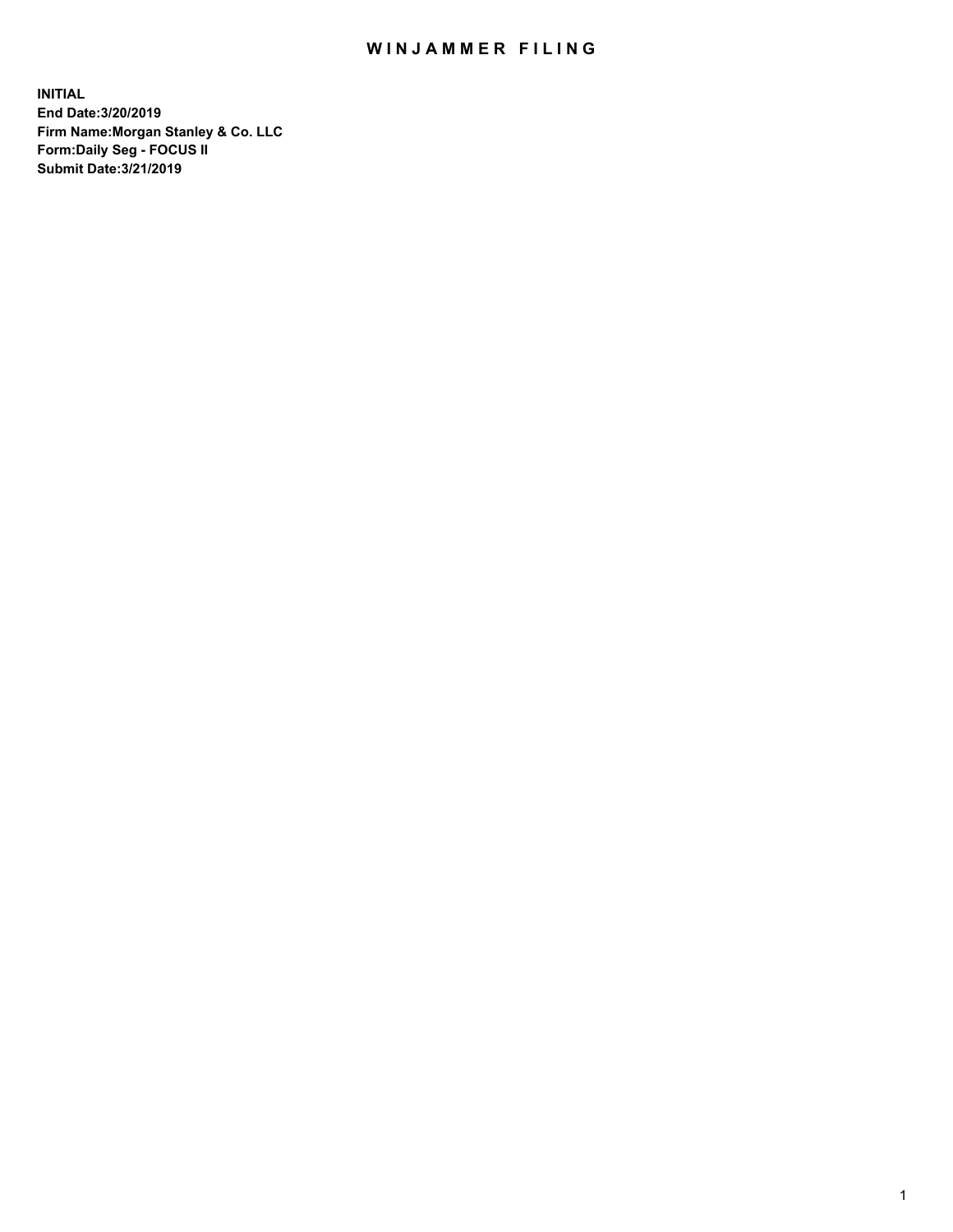**INITIAL End Date:3/20/2019 Firm Name:Morgan Stanley & Co. LLC Form:Daily Seg - FOCUS II Submit Date:3/21/2019 Daily Segregation - Cover Page**

| Name of Company                                                                   | Morgan Stanley & Co. LLC     |
|-----------------------------------------------------------------------------------|------------------------------|
| <b>Contact Name</b>                                                               | <b>Ikram Shah</b>            |
| <b>Contact Phone Number</b>                                                       | 212-276-0963                 |
| <b>Contact Email Address</b>                                                      | Ikram.shah@morganstanley.com |
| FCM's Customer Segregated Funds Residual Interest Target (choose one):            |                              |
| a. Minimum dollar amount: ; or                                                    | 235,000,000                  |
| b. Minimum percentage of customer segregated funds required:% ; or                | <u>0</u>                     |
| c. Dollar amount range between: and; or                                           | <u>0 0</u>                   |
| d. Percentage range of customer segregated funds required between: % and %.       | 00                           |
| FCM's Customer Secured Amount Funds Residual Interest Target (choose one):        |                              |
| a. Minimum dollar amount: ; or                                                    | 140,000,000                  |
| b. Minimum percentage of customer secured funds required:%; or                    | <u>0</u>                     |
| c. Dollar amount range between: and; or                                           | 0 <sub>0</sub>               |
| d. Percentage range of customer secured funds required between:% and%.            | 0 <sub>0</sub>               |
| FCM's Cleared Swaps Customer Collateral Residual Interest Target (choose one):    |                              |
| a. Minimum dollar amount: ; or                                                    | 92,000,000                   |
| b. Minimum percentage of cleared swaps customer collateral required:% ; or        | <u>0</u>                     |
| c. Dollar amount range between: and; or                                           | 0 Q                          |
| d. Percentage range of cleared swaps customer collateral required between:% and%. | 00                           |

Attach supporting documents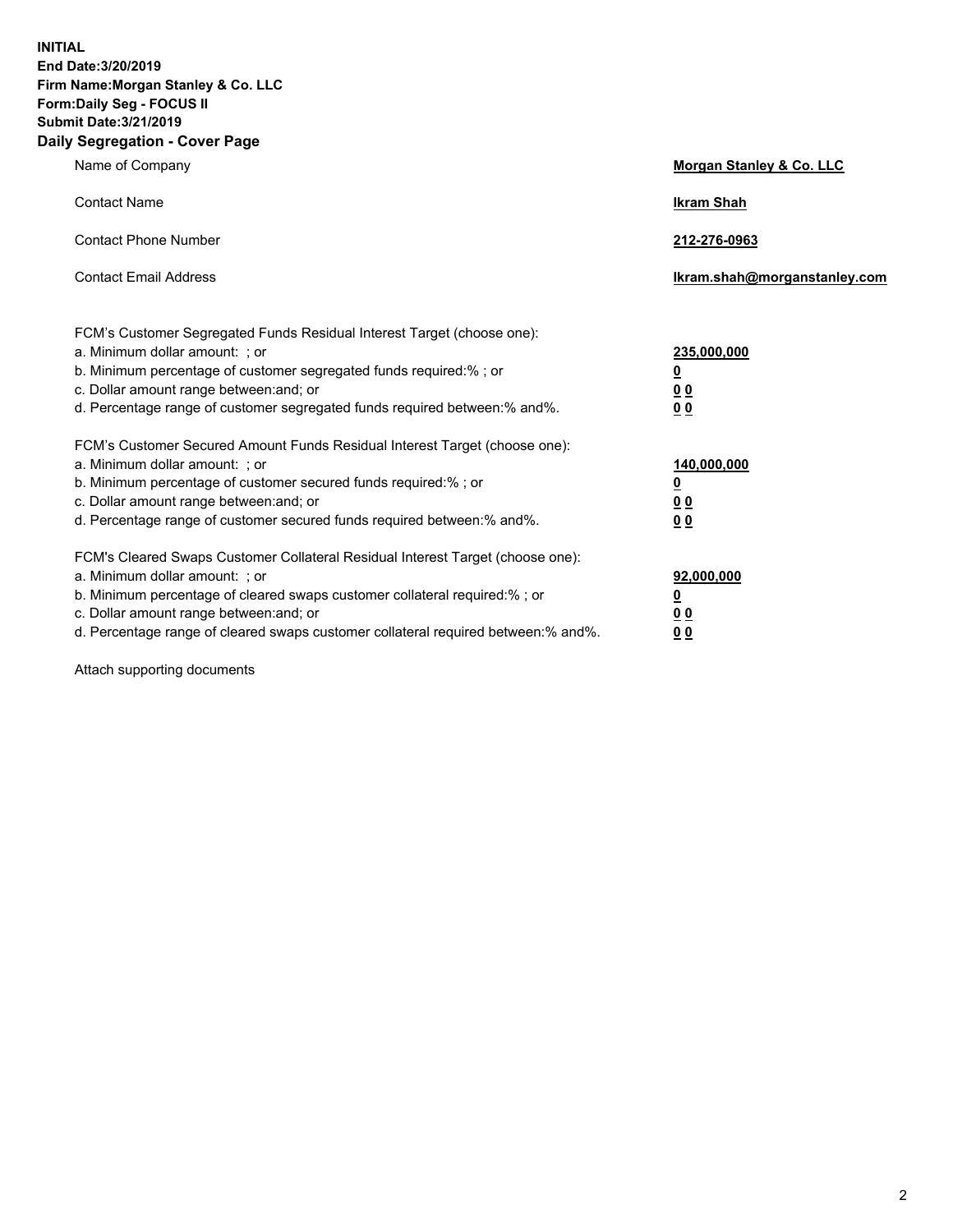## **INITIAL End Date:3/20/2019 Firm Name:Morgan Stanley & Co. LLC Form:Daily Seg - FOCUS II Submit Date:3/21/2019 Daily Segregation - Secured Amounts** Foreign Futures and Foreign Options Secured Amounts Amount required to be set aside pursuant to law, rule or regulation of a foreign government or a rule of a self-regulatory organization authorized thereunder 1. Net ledger balance - Foreign Futures and Foreign Option Trading - All Customers A. Cash **3,201,176,887** [7315] B. Securities (at market) **2,068,107,762** [7317] 2. Net unrealized profit (loss) in open futures contracts traded on a foreign board of trade **137,195,039** [7325] 3. Exchange traded options a. Market value of open option contracts purchased on a foreign board of trade **8,276,549** [7335] b. Market value of open contracts granted (sold) on a foreign board of trade **-10,732,887** [7337] 4. Net equity (deficit) (add lines 1. 2. and 3.) **5,404,023,350** [7345] 5. Account liquidating to a deficit and account with a debit balances - gross amount **43,531,960** [7351] Less: amount offset by customer owned securities **-41,853,916** [7352] **1,678,044** 6. Amount required to be set aside as the secured amount - Net Liquidating Equity Method (add lines 4 and 5) 7. Greater of amount required to be set aside pursuant to foreign jurisdiction (above) or line 6. FUNDS DEPOSITED IN SEPARATE REGULATION 30.7 ACCOUNTS

- 1. Cash in banks
	- A. Banks located in the United States **449,504,984** [7500]
	- B. Other banks qualified under Regulation 30.7 **1,006,927,085** [7520] **1,456,432,069**
- 2. Securities
	- A. In safekeeping with banks located in the United States **133,981,910** [7540]
	- B. In safekeeping with other banks qualified under Regulation 30.7 **0** [7560] **133,981,910** [7570]
- 3. Equities with registered futures commission merchants
	-
	- B. Securities **0** [7590]
	- C. Unrealized gain (loss) on open futures contracts **670,353** [7600]
	- D. Value of long option contracts **0** [7610]
- E. Value of short option contracts **0** [7615] **8,001,695** [7620]
- 4. Amounts held by clearing organizations of foreign boards of trade
	- A. Cash **0** [7640]
	- B. Securities **0** [7650]
	- C. Amount due to (from) clearing organization daily variation **0** [7660]
	- D. Value of long option contracts **0** [7670]
	- E. Value of short option contracts **0** [7675] **0** [7680]
- 5. Amounts held by members of foreign boards of trade
	-
	-
	- C. Unrealized gain (loss) on open futures contracts **136,524,685** [7720]
	- D. Value of long option contracts **8,276,549** [7730]
	- E. Value of short option contracts **-10,732,887** [7735] **3,998,567,844**
- 6. Amounts with other depositories designated by a foreign board of trade **0** [7760]
- 7. Segregated funds on hand **0** [7765]
- 8. Total funds in separate section 30.7 accounts **5,596,983,518** [7770]
- 9. Excess (deficiency) Set Aside for Secured Amount (subtract line 7 Secured Statement Page 1 from Line 8)
- 10. Management Target Amount for Excess funds in separate section 30.7 accounts **140,000,000** [7780]
- 11. Excess (deficiency) funds in separate 30.7 accounts over (under) Management Target **51,282,124** [7785]

**0** [7305]

[7354] **5,405,701,394** [7355]

**5,405,701,394** [7360]

[7530]

A. Cash **7,331,342** [7580]

 A. Cash **1,930,373,645** [7700] B. Securities **1,934,125,852** [7710] [7740] **191,282,124** [7380]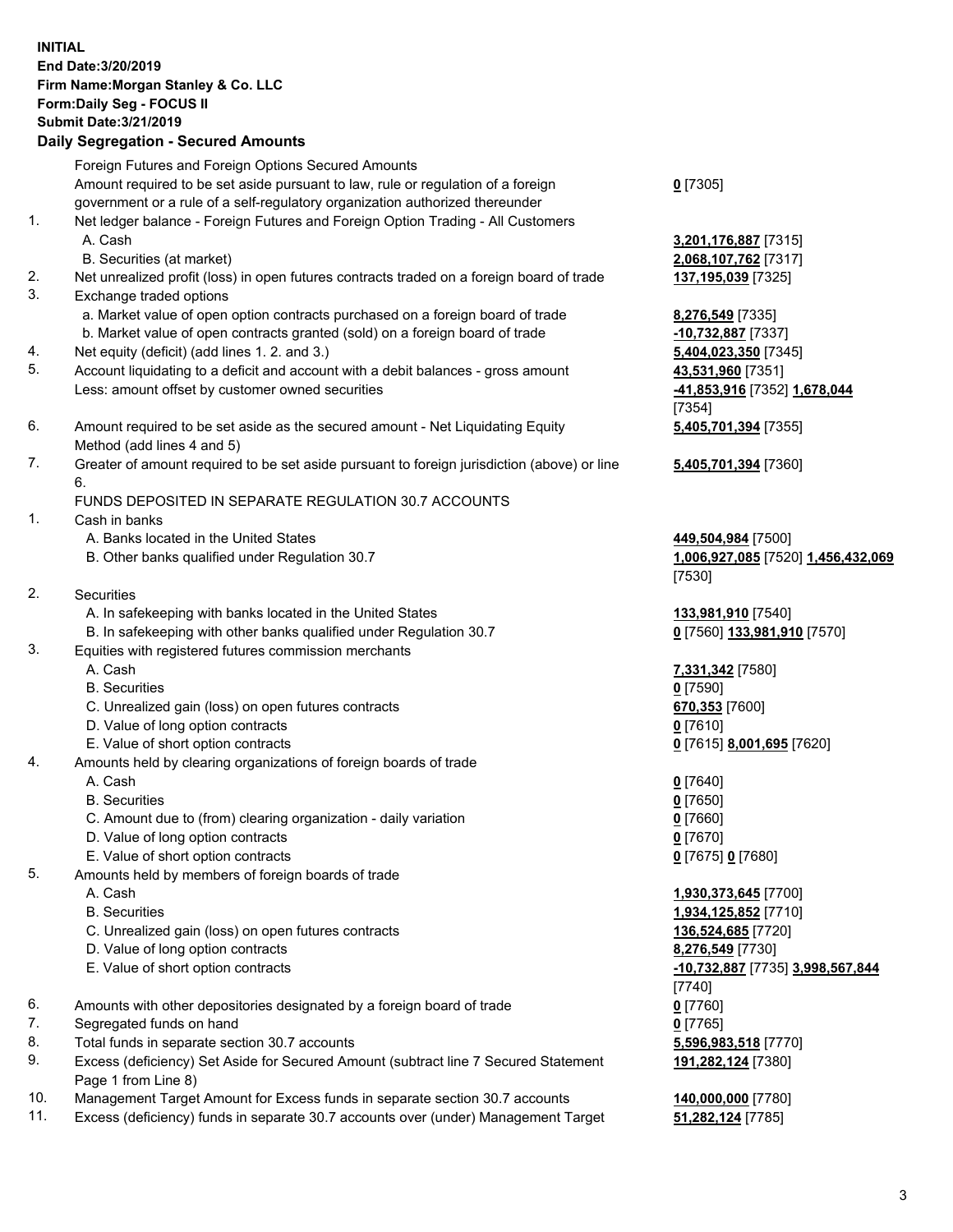**INITIAL End Date:3/20/2019 Firm Name:Morgan Stanley & Co. LLC Form:Daily Seg - FOCUS II Submit Date:3/21/2019 Daily Segregation - Segregation Statement** SEGREGATION REQUIREMENTS(Section 4d(2) of the CEAct) 1. Net ledger balance A. Cash **9,043,921,881** [7010] B. Securities (at market) **6,401,532,210** [7020] 2. Net unrealized profit (loss) in open futures contracts traded on a contract market **2,001,112,634** [7030] 3. Exchange traded options A. Add market value of open option contracts purchased on a contract market **244,801,197** [7032] B. Deduct market value of open option contracts granted (sold) on a contract market **-213,218,981** [7033] 4. Net equity (deficit) (add lines 1, 2 and 3) **17,478,148,941** [7040] 5. Accounts liquidating to a deficit and accounts with debit balances - gross amount **213,824,436** [7045] Less: amount offset by customer securities **-212,321,073** [7047] **1,503,363** [7050] 6. Amount required to be segregated (add lines 4 and 5) **17,479,652,304** [7060] FUNDS IN SEGREGATED ACCOUNTS 7. Deposited in segregated funds bank accounts A. Cash **4,592,837,610** [7070] B. Securities representing investments of customers' funds (at market) **0** [7080] C. Securities held for particular customers or option customers in lieu of cash (at market) **472,070,151** [7090] 8. Margins on deposit with derivatives clearing organizations of contract markets A. Cash **6,211,442,677** [7100] B. Securities representing investments of customers' funds (at market) **0** [7110] C. Securities held for particular customers or option customers in lieu of cash (at market) **5,929,462,059** [7120] 9. Net settlement from (to) derivatives clearing organizations of contract markets **518,405,249** [7130] 10. Exchange traded options A. Value of open long option contracts **244,801,197** [7132] B. Value of open short option contracts **-213,218,981** [7133] 11. Net equities with other FCMs A. Net liquidating equity **10,019,326** [7140] B. Securities representing investments of customers' funds (at market) **0** [7160] C. Securities held for particular customers or option customers in lieu of cash (at market) **0** [7170] 12. Segregated funds on hand **0** [7150] 13. Total amount in segregation (add lines 7 through 12) **17,765,819,288** [7180] 14. Excess (deficiency) funds in segregation (subtract line 6 from line 13) **286,166,984** [7190]

- 15. Management Target Amount for Excess funds in segregation **235,000,000** [7194]
- 16. Excess (deficiency) funds in segregation over (under) Management Target Amount Excess

**51,166,984** [7198]